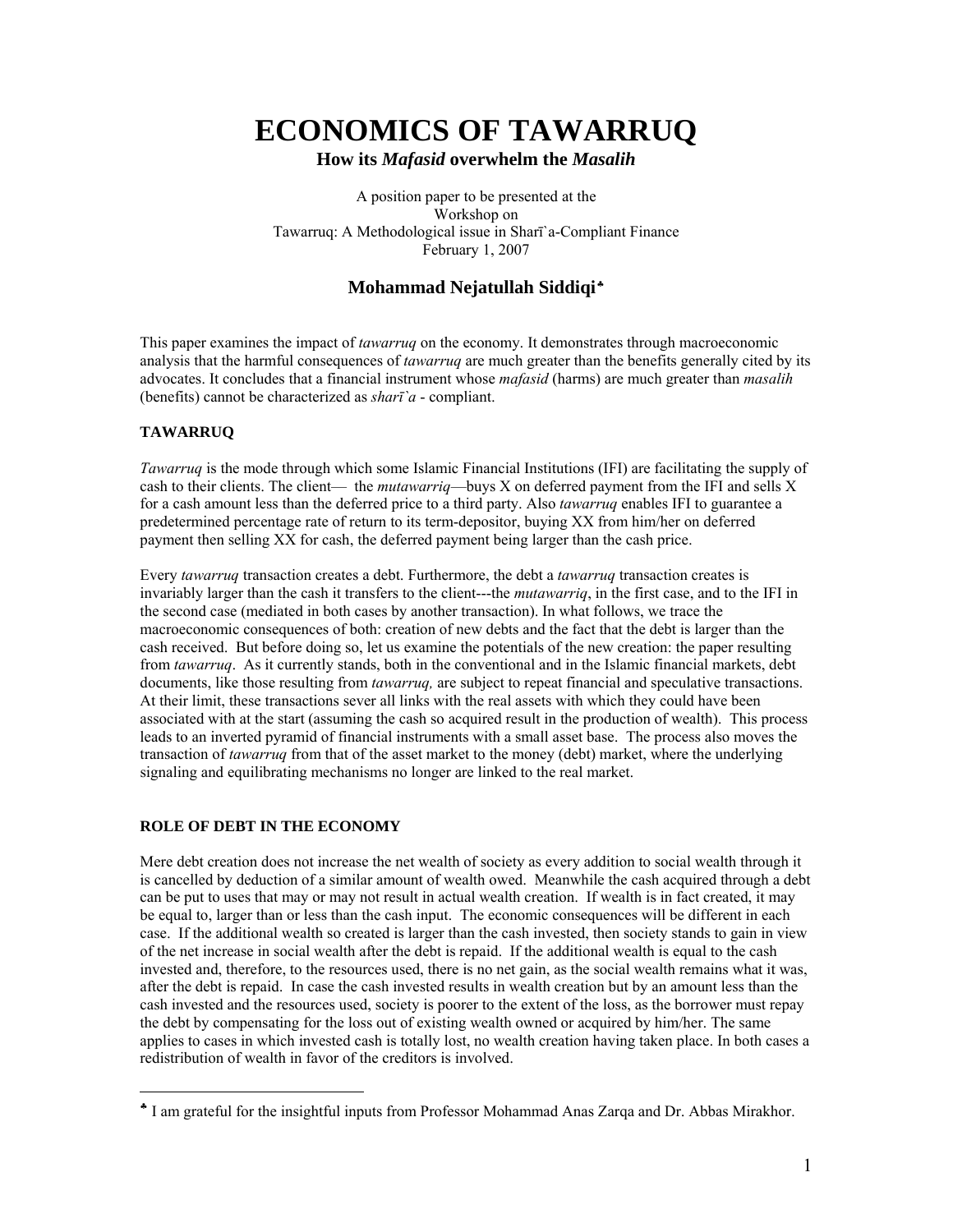As a method of creating additional or new wealth, debt creation (or debt finance) is inefficient as well as inequitable. It is inefficient as the finance so provided goes not for the most promising projects for wealth production but to the most credit-worthy borrower. It is inequitable as it redistributes wealth in favor of suppliers of finance, irrespective of actual productivity of the finance supplied. Since both these points are well argued in Islamic economic literature, I will not repeat them in this paper.<sup>[1](#page-1-0)</sup> One important point to note, to exchange money now for more money later is fundamentally unfair due to the uncertainty that accompanies the passage of time. Money needs to be converted into goods and services before it can enter into the process of production, the source of possible additional value creation. The results of such process of production have to be reconverted into money before money can be paid back to the one who gave it in the first instance.

#### **THE MARKET FOR DEBTS**

 $\overline{a}$ 

Debt instruments can easily change hands. The economic consequences of this fact are independent of the terms on which debts change hands. These terms have their own consequences. The key aspect of this equation is what happens to a debt instrument between the time it is created and the time it is extinguished on repayment. Owners of debt instruments can benefit from these instruments in a number of ways. Financial innovations are providing them with newer and novel ways all the time. Debt instruments are substitutes for other forms of wealth, e.g. as securities can bring in some payment over and above their repayment. Insofar as they are substitutes for cash (generally but not necessarily at a discount) they can be characterized as near money. These uses of debt instruments create a demand for them that increases as the economy grows and the market expands. With ever-increasing supply and demand, we have a market for debt instruments. Like in every market, speculation plays a role in debt markets too.<sup>[2](#page-1-1)</sup> But the special nature of debt instruments enhances the role of speculation in this market to a degree unmatched by any other market. Debt instruments are very heterogeneous.<sup>[3](#page-1-2)</sup> The probability of a debt being repaid as promised varies from debt to debt, depending on the debtor, the guarantor if any, and the country of origin. There are no standard, uniform methods of evaluating the quality of debts with respect to their recoverability. Debt prices are also vulnerable to wide fluctuations in response to news, even rumors. Instances abound of manipulating debt prices by planting false news or manufacturing rumors. All these factors account for the observed reality of the market for debt instruments being much more vulnerable to gambling-like speculation than the markets for goods and services<sup>[4](#page-1-3)</sup>. In short, it is better not to have a debt market. However, by allowing *tawarruq,* this leads to a debt market**.**

#### **THE DISCONNECT BETWEEN THE REAL MARKETS AND THE FINANCIAL MARKETS**

The emergence of a market for trading in debts transforms the economy in a fundamental way. As compared to the situation in which all trade was focused on goods and services (or papers representing ownership rights over goods and services), this new economy has a new tier. This tier is a super economy focused on creation/production and trading/distribution of and benefiting from the consumption of debt

<span id="page-1-1"></span>University Press, New Haven and London, pages 43,117 and 177.

<span id="page-1-0"></span><sup>&</sup>lt;sup>1</sup> For detailed references and a summary of literature see, Siddiqi, Mohammad Nejatullah: Riba, Bank Interest and the Rationale of its Prohibition (2004) Jeddah, Islamic Research and Training Institute, Islamic Development Bank, chapter 4. Also, Khan, Mohsin S and Abbas Mirakhor (eds) [1987] Theoretical Studies in Islamic Banking and Finance, Houston Texas, The Institute for Research and Islamic Economics; Mirakhor, Abbas (1995) 'Theory of an Islamic Financial System", in Encyclopedia of Islamic Banking and Finance, London, pp. 31-49; Abbas Mirakhor: Globalaization and Islamic Finance, Paper presented at the Sixth International Conference on Islamic Economics and Finance, Jakarta, November 21-24, 2005. 2 On speculative finance, see Minskey, Hyman P.: Stabilizing an Unstable Economy (1986) Yale

<span id="page-1-2"></span><sup>&</sup>lt;sup>3</sup> Stiglitz, Joseph E. and Bruce Greenwald: Towards A New Paradigm in Monetary economics

<span id="page-1-3"></span><sup>(2003),</sup>Cambridge University Press, page 271. 4 Gambling inheres in creating a risk for the pleasure of betting on it. Normal business speculation inheres in expectations of price changes. Gambling-like speculation maneuvers expectations in order to profit thereby.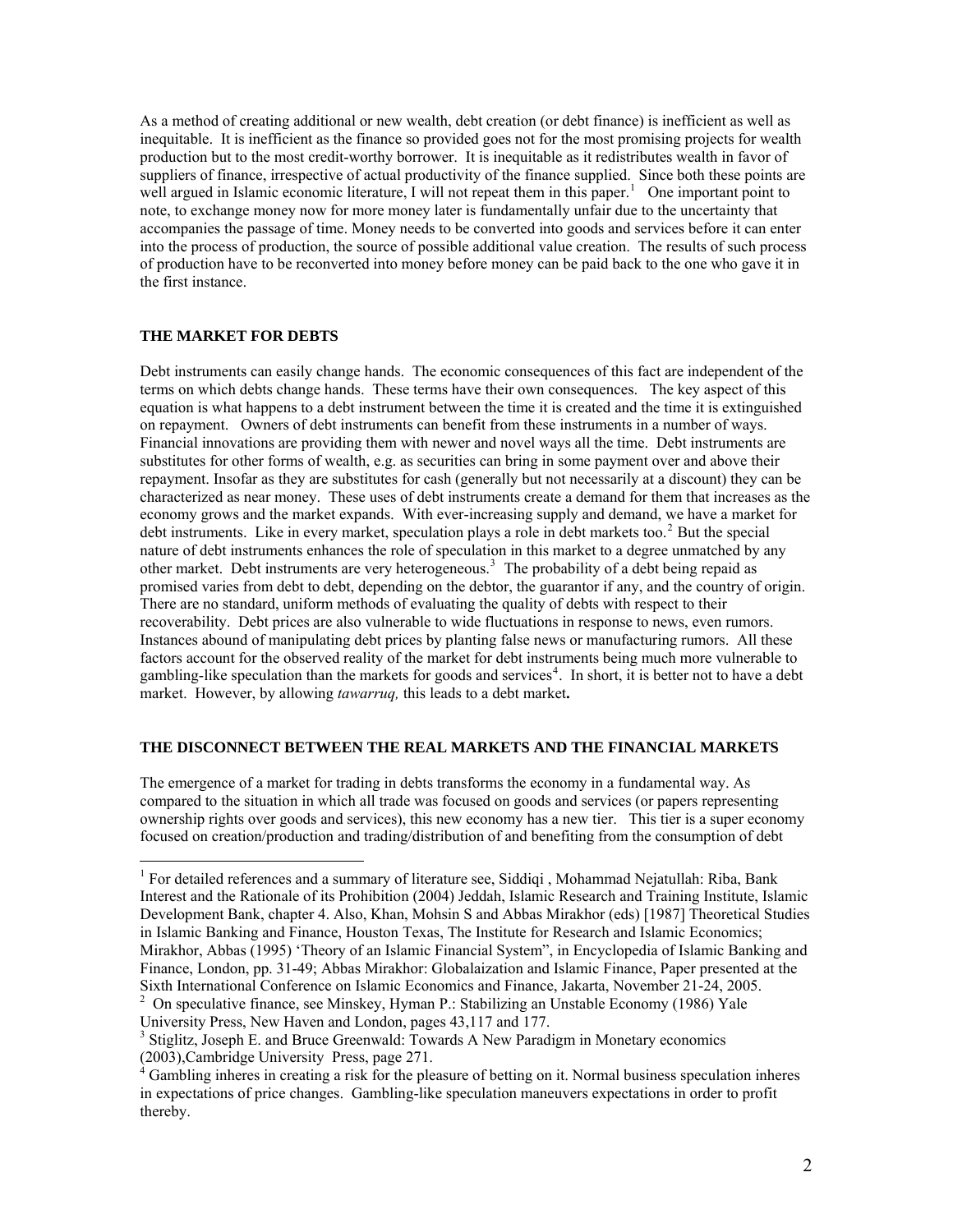instruments. What is the relation between the two, the real market and a financial market dominated by debt instruments? In what ways are we human beings benefited or harmed by the ways in which the two interact? These are questions too big to be answered in this paper. But we can nevertheless hardly afford to ignore these questions.

Before we venture to offer some answers, let us note another development that naturally accompanies the emergence of a market for debts. Like all other markets, people can make money by also playing in the debt market, that is, by borrowing further to do this. The prospects of doing business in the debt markets tend to increase the volume of debt in the economy. The larger the volume of debt is the greater the scope for speculation. Furthermore, the debt market is, generally speaking, more speculative than the market for goods and services as debts extend way into the future. Expectations regarding future values could exercise greater influence on debt prices than on the prices of real assets. Also, it is in the nature of speculation to invite more speculation. Thus, the market for debt in a competitive economy tends to be increasingly speculative with the passage of time.

People enter the real market in order to profit from the enterprise of producing and selling goods and services that are in demand. When those seeking profits enter the debt market, there is a diversion of entrepreneurial talent and resources to an activity that does not increase the social wealth as we have seen earlier. Insofar as making money in the debt market results from gambling-like speculation, the distribution of income and wealth in the society tends to get distorted. Society suffers on both counts of efficiency and of equity.

The normal connect between the real and the financial market is a one to one correspondence between real and financial assets. Financial instruments representing ownership of real assets and deferred prices of real assets, conform to this rule. However, debts do not belong to this category. A debt instrument does not represent any real asset. As noted above *tawarruq* generates debts, adding to the hiatus between the real sector and the financial sector of the economy. This is at odds with the Islamic economy that claims a distinct advantage over the conventional debt based economy in effecting a closer integration between the real and the financial sectors.

It is important to point out that the common assertion that *tawarruq* does integrate between the real and the financial assets as it involves the sale and purchase of real assets as opposed to lending and borrowing with no real asset sale and purchase in between, is not sustainable. As noted by almost all scholars, a single car enables dozens of *tawarruq* deals without moving from its spot. Therefore, the financing facilitated by *tawarruq*, like its counterpart, lending in the conventional system, is free and unhinged from the real sector of the economy.

#### **IMPACT OF EASY AVAILABILITY OF LOANS**

Borrowing is a serious business as it adds to one's obligations. Excepting cases of dire (consumer) needs, it would be irrational to venture into indebtedness unless one is fairly sure of using the command over resources so obtained for producing added value (or of future income from other sources). But uncertainty of future values makes this surety less than perfect. It is in the interest of all concerned, that indebtedness is incurred with due care so that failures causing pain and suffering are avoided. The social mechanisms developed over centuries to enforce due care include collaterals, penalties consequent upon failures to meet obligations and social ostracization. In earlier days, the same applied to governments and foreign nations. But the past few decades of aggressive debt financing have moved away from these earlier norms, a movement further accentuated by the flood of liquidity resulting from the oil booms in recent times. Borrowing made easy has resulted in mountains of credit card debts and other consumer debts, government borrowing has skyrocketed and loans have been thrust upon third world countries with little prospects of repayment.

The Islamic prohibition of interest serves as an effective check on the above trend as it shifts lending to the voluntary sector, as an act of charity rather than for business. The only exception is the traditional trade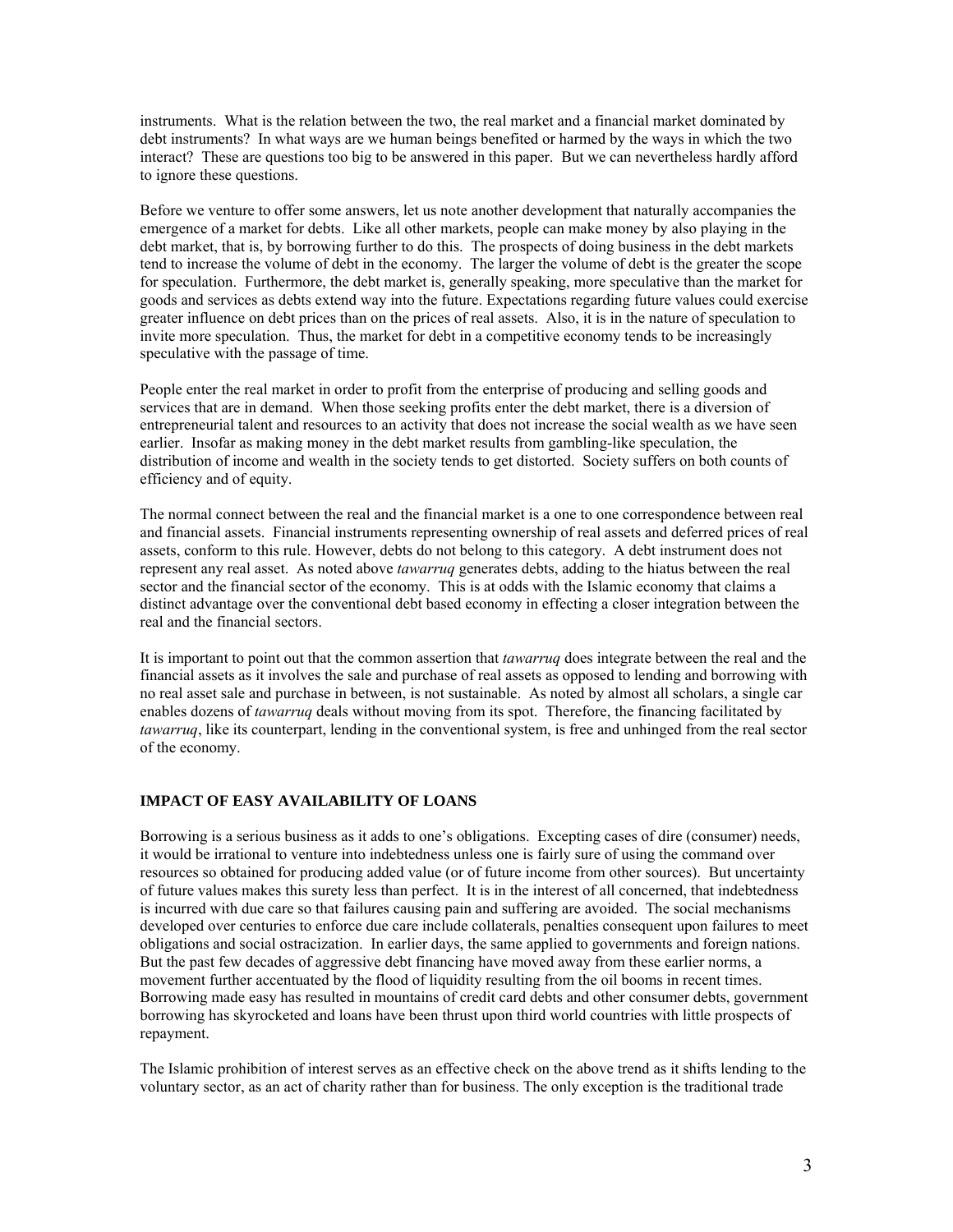credit whose economics are entirely different from bank lending.<sup>[5](#page-3-0)</sup>. *Tawarruq* sabotages this unique feature of Islamic finance by introducing lending as a means of doing business. It makes it easy to borrow. It puts IFIs on par with conventional financial institutions, both under competitive compulsion to lend in order to make use of surplus liquidity.

#### **MONEY AND ITS MANAGEMENT IN A DEBT-BASED ECONOMY**

Money creation as well as monetary policy, including monetary expansion, in a debt based economy proceeds on the basis of debt. Money issued by the central bank, by derived bank deposits as well as money created by the commercial banks are based on debt. As the money supply increases to meet the increasing demand due to increases in population and rising incomes, so do the volume of debts. As we have seen, larger volumes of debt have been associated with enhanced speculative activity leading to greater inequities and instability. The larger the volume of debt, the more the gambling like speculation, and the greater the redistribution of wealth in favor of the rich. It has been rightly argued that monetary management in an Islamic economy will be free of this defect. Monetary expansion will mainly proceed on the basis of investment.<sup>[6](#page-3-1)</sup> As regards the fiat money issued by the central monetary authority, a number of possibilities are being explored, but debt creation does not figure among these possibilities. Another common feature of all proposals about monetary management in an Islamic economy is to keep money supply linked to the needs of the real sector of the economy. This is seen as the most effective way of keeping inflation under control. The introduction of *tawarruq* into the body of Islamic economy is sure to act like a virus destroying its immune system that which would protect it from increasing indebtedness leading to speculation, monetary fluctuations, instability and inequity.

It is important to note, at this juncture, that there is nothing wrong about debt at the individual level. It is not *fasad.* Lending and borrowing at the individual level is harmless. What corrupts the financial system is debt proliferation in the economy and money creation through debt creation. It is a monetary system based on debt creation and speculative finance based on debt that amounts to *fasad.* The insight that distinguishes between the impact of an act at the micro level and its impact at the macro level was not available to us before the advent of macroeconomic analysis. From individual instances of debt here and there to an organized debt market is a qualitative change calling for a fresh assessment of its impact.

#### **THE PRICE OF MONEY**

We noted above that the debt created by a *tawarrug* transaction is larger than the cash obtained through it. This disparity has its own consequences. One of these consequences is the compulsion to create additional wealth through the use of the cash so obtained. But the environment in which enterprise is conducted does not guarantee this. Insofar as the cash was obtained for non-productive uses, even the possibility of creating additional wealth does not exist. This creates a situation that cannot be handled except through transferring part of the existing wealth to the creditors and/or creating more debts in order to meet the contractual obligations of the debtors. The inequity of either "solutions" is obvious. In effect, it takes us back to an interest based lending system with all the ills associated with that regime. It is an unfair transfer

 $\overline{a}$ 

<span id="page-3-0"></span> $<sup>5</sup>$  The far-reaching consequences of this change are too many to be assessed in this paper. As an example,</sup> consider this insightful remark: "The most important difference between investment model with debt and equity financing is that in the latter the firm is not in a position to exercise discretion in the determination of its level of investment. It can do nothing but passively adapt investment to what the market is willing to supply." Jan Mossin, Theory of Financial Markets (1973), Prentice Hall Inc. Englewood Cliff, N.J., page 160. The author further observes that, "the fact that the share prices and the allocation of investment capital among firms are determined in the market rather than in the firms themselves represents a kind of investor sovereignty which may have a certain appeal on ethical grounds (whatever it is)." Ibid, page 162. See also, Mills, Paul S. and John R. Presley. Islamic Finance, Theory and Practice. Macmillan Press, UK, St Martin Press, USA. 1999. pp.77-78.

<span id="page-3-1"></span><sup>6</sup> see fn. 5 above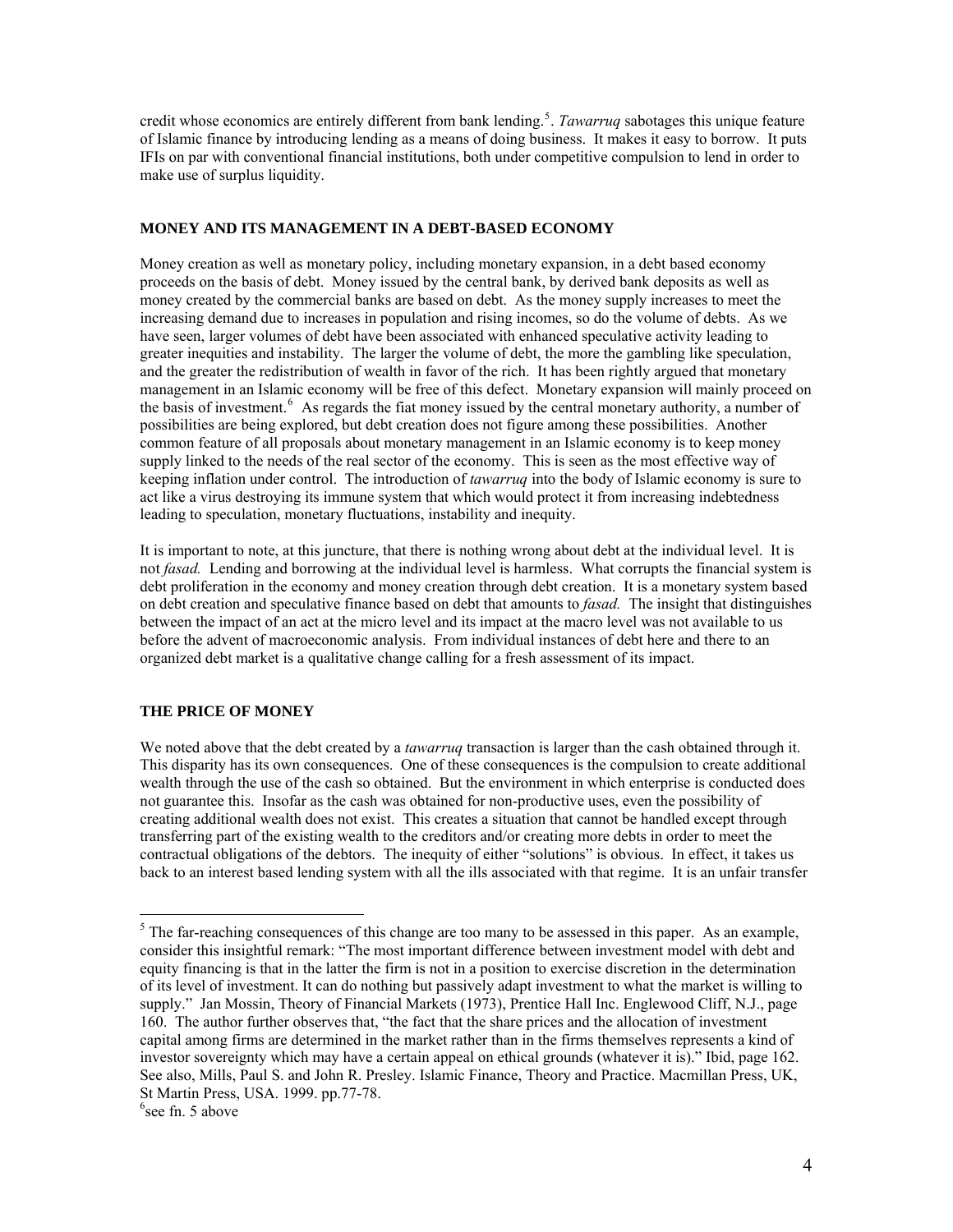of wealth; it is inefficient as it penalizes entrepreneurs and rewards rentiers; it leads to instability as it creates obligations irrespective of whether they can be met or not.

On the level of the economy as a whole, the compulsion for economic grow is created by the fact that the total amount to be repaid is invariably larger than the total amount obtained through loans and this has devastating consequences. It leads to overuse of natural resources and is very destructive of the environment. Since the increased payment must also follow a timetable, it increases anxiety levels by enforcing rigid timetables all round. It is also one of the factors leading to commercialization of almost all spheres of life, including family relations, education and health care as these spheres too come under debtfinancing with its compulsions of repayment with an addition at an appointed time.

#### **CURRENT SITUATION**

 $\overline{a}$ 

The history of *tawarruq* in Islamic finance has hardly completed its first decade. Yet its practice has been expanding due to its endorsement by a section of *sharī`a* scholars. Juristic discussion has been focused primarily on the contractual aspects and little attention has been paid to the *masalih-mafasid* calculus, which is so important in public policy and financial transactions. Even the recently issued AAOIFI "standards" are blissfully oblivious to this essential dimension of Islamic Law, with its considerations of largely the *masalih*. Other than the two pure forms mentioned in the opening paragraph of this paper, hybrids of *tawarruq* in *sukuk* and leasing instruments are becoming popular everyday. All efforts to block sale and purchase of debt *(bay'al-Dayn*) have come to naught, as effective ways have been found to circumvent the prohibition This is often through making debts a minority part of a large pack of assets. The market has enthusiastically welcomed this development mainly because it takes us back to familiar grounds long trodden under conventional finance.<sup>[7](#page-4-0)</sup>

As a result, several scholars who approved *tawarruq* in the first instance are raising their voices against its indiscriminate widespread use. But profit-maximizers have rarely been amenable to moral exhortations. The Islamic debt market in Malaysia is leading the way<sup>[8](#page-4-1)</sup>, with the Gulf following. The *sharī*  $\alpha$  scholars in Malaysia have allowed sale of debt<sup>[9](#page-4-2)</sup>. Those in the Gulf area who disallowed it, permitted inclusion of amounts receivable as a minority component in a larger package of securities. The end result is no different: all debt-obligations are now sellable. An effective check on the spreading virus needs treating *tawarruq* as a matter of public policy, focusing on the harms (*mafasid* ) associated with it and declaring it not suitable for a modern Islamic economy.

#### **HARMFUL EFEECTS** *(MAFASID***) OF** *TAWARRUQ*

The calculus of *masalih* and *mafasid* has been an essential tool of Islamic jurisprudence since the earliest days.<sup>[10](#page-4-3)</sup> Behind that calculus stands the Islamic view on life, the purpose of honoring humankind by laying the resources of the universe at their disposal so that life is sustained for all, and the command from Allah that wealth be shared equitably. Measures that increase inequality in the distribution of wealth and lead to its concentration do not qualify in that framework. The same applies to the strategy of risk-shifting, i.e. debt finance, as compared to risk-sharing involved in other Islamic modes of finance.

<span id="page-4-1"></span><span id="page-4-0"></span>The Islamic debt market is currently estimated to be \$10 billion in size. Vide, Gulf Times, 8 March 2006. <sup>8</sup> According to the Star online, December 11, 2006:" In the debt market for instance, Islamic bonds account for 66% of total new corporate bond issued to date. Islamic bonds are expected to trend higher to 88% of total corporate bonds issued by end 2006."

<span id="page-4-2"></span><sup>&</sup>lt;sup>9</sup>. Securities and Exchange Commission (2002) Resolutions of the Securities Commission, Syariah Advisory Council, Kuala Lumpur, March 2002

<span id="page-4-3"></span><sup>&</sup>lt;sup>10</sup> Some good readings on the subject are : Abdul Wahab Khallaf (1955) Masadir al-Tashri' al-Islami fi ma la Nassa fih, Egypt, Matabi' Dar al-Kitab al-Arabi.; Husain Hamid Hassan, Fiqh al-Maslaha wa Tatbiqatuha al-Muasirah (1993) Jeddah, Islamic Research and Training Institute, Islamic Development Bank, especially pp.39-48.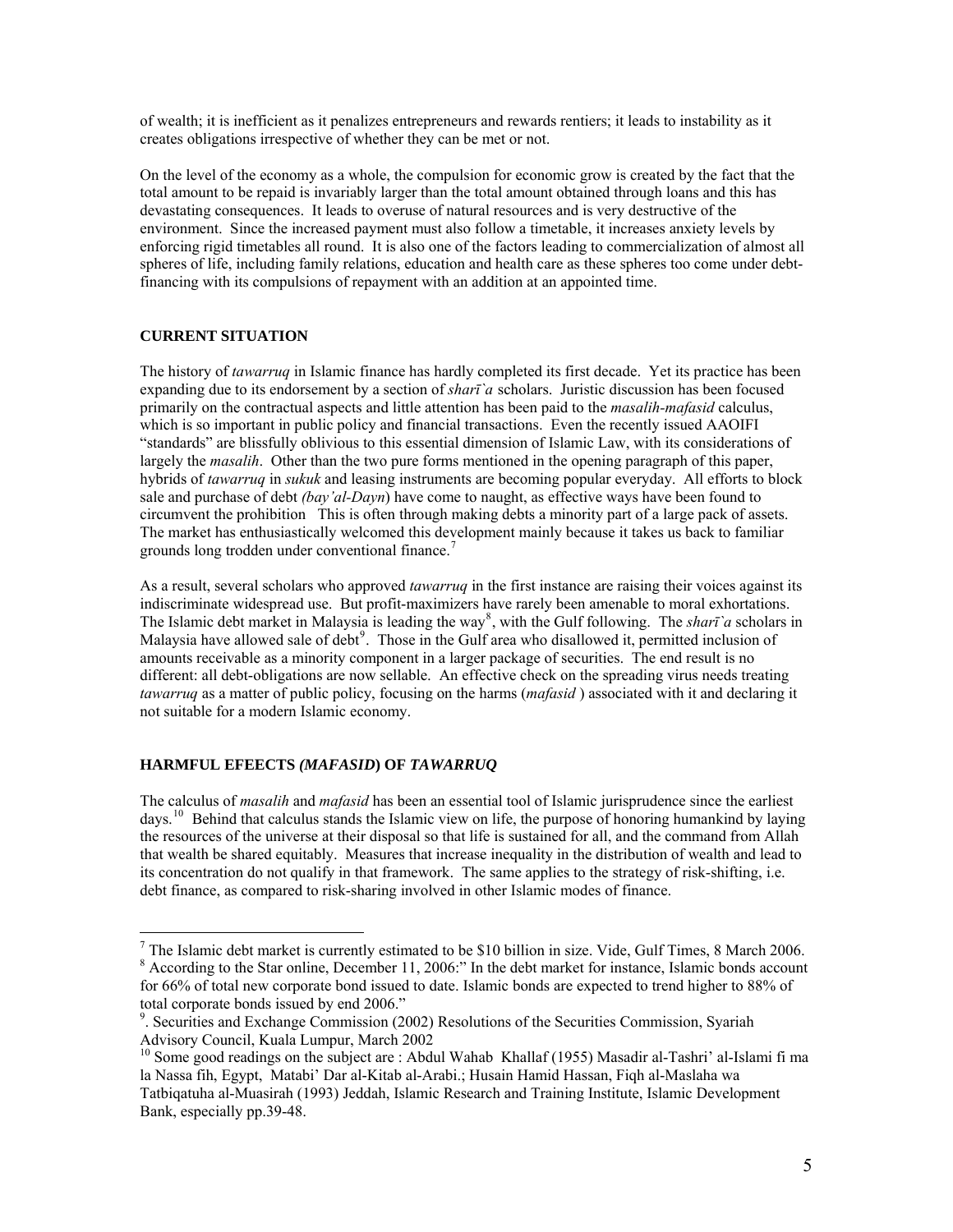It will be useful at this stage briefly to recount the harmful effects (*mafasid*) of *tawarruq*.

- It leads to creation of debt whose volume is likely to go on increasing.
- It results in exchange of money now with more money in future, which is unfair in view of the risk and uncertainty involved.
- It leads, through debt proliferation, to gambling like speculation.
- It leads, through debt finance, to greater instability in the economy.
- In a debt-based economy, the money supply is linked to debt with a tendency towards inflationary expansion.
- It results in inequity in the distribution of income and wealth.
- It results, through debt finance, in inefficient allocation of resources.
- It contributes, by consolidating debt financing, to raising anxiety levels and destruction of environment.

It is worth noting that giving priority to public interest over individual interests has been an accepted principle in Islamic jurisprudence. The benefits of *tawarruq* to individuals in certain circumstances must be over ruled in view of the huge public benefits of not allowing it. It will, however, be necessary to make some social arrangements for taking care of the individual problems sought to be solved through *tawarruq.*

The subject we are considering is not the permissibility of a certain activity. Rather it is a matter of public policy on which hinges the welfare of society as a whole. We are duty-bound to examine whether *tawarruq* leads to *fasad* or *salah.* In verse after verse the Quran tells us that Allah does not like *fasad* or those who perpetrate *fasad.[11](#page-5-0)* The great jurists all emphasized examining *maslaha* and *mafsadh* as measures under consideration not specifically mandated by text. $12$ 

## **WHY THE FUQAHA DID NOT SAY NO TO TAWARRUQ?**

The above raises a tricky question: How has a whole array of Islamic jurists in the past, starting as early as the second century *hijri*, have allowed *tawarruq*?

Two facts explain the apparently puzzling situation: The *Fuqaha* in the past were dealing with a different world, and the tools of macroeconomic analysis, required to find out the harmful effects of *tawarruq*, were not available to them. The harmful impact (*mafasid*) of *tawarruq* on the economy as a whole, to the extent present, were not visible at the time, whereas its benefits (*masalih*) in certain individual cases were easy to see.

Let me first elaborate, though briefly, the first point. Debt did not play as big a role in the economy during the times our *fuqaha* as it plays today. Money was not based on debt. Debt instruments hardly existed, much less traded. There was nothing even remotely resembling the debt markets of today. Traders' speculation focused on prices of real goods and services rather than that of debt instruments. Economic fluctuations originated in droughts, famines and crop failures or in big changes in population rather than in the financial sector. Debt financing of business was secondary. Trade, industry and agriculture were largely financed by self-owned wealth, trade credit, partnership and sharing. Loans (based on interest) did exist but their role was not dominant.

 $\overline{a}$ 

<sup>&</sup>lt;sup>11</sup> Al-Quran (2:204-05; 28:4; 30:41; 26:150-52; 7:74).

<span id="page-5-1"></span><span id="page-5-0"></span><sup>&</sup>lt;sup>12</sup>. As Ibn al-Qayyim put it: "Everything that lapses out from justice into injustice, and from mercy into its opposite, and from *maslahah* to *mafsadah*, and from wisdom into the frivolous, does not belong to *sharī`a*, even if it is inducted into it by interpretation *(ta'wil* )." Ibn al-Qayyim (n.d) I'lam al- Muwaqqiín.., Egypt, Matbaah Muniriyah, vol.3,page 1,also see vol. 4,pp 309-11. Earlier, Izzuddin Ibn Abdussalam had noted that*: sharī`a* is focused on what is good for human beings. (Izzuddin Ibn Abdussalam (1955).Qawaid al-Ahkam,Cairo, Maktabah Husainiyah, pages 65-66.